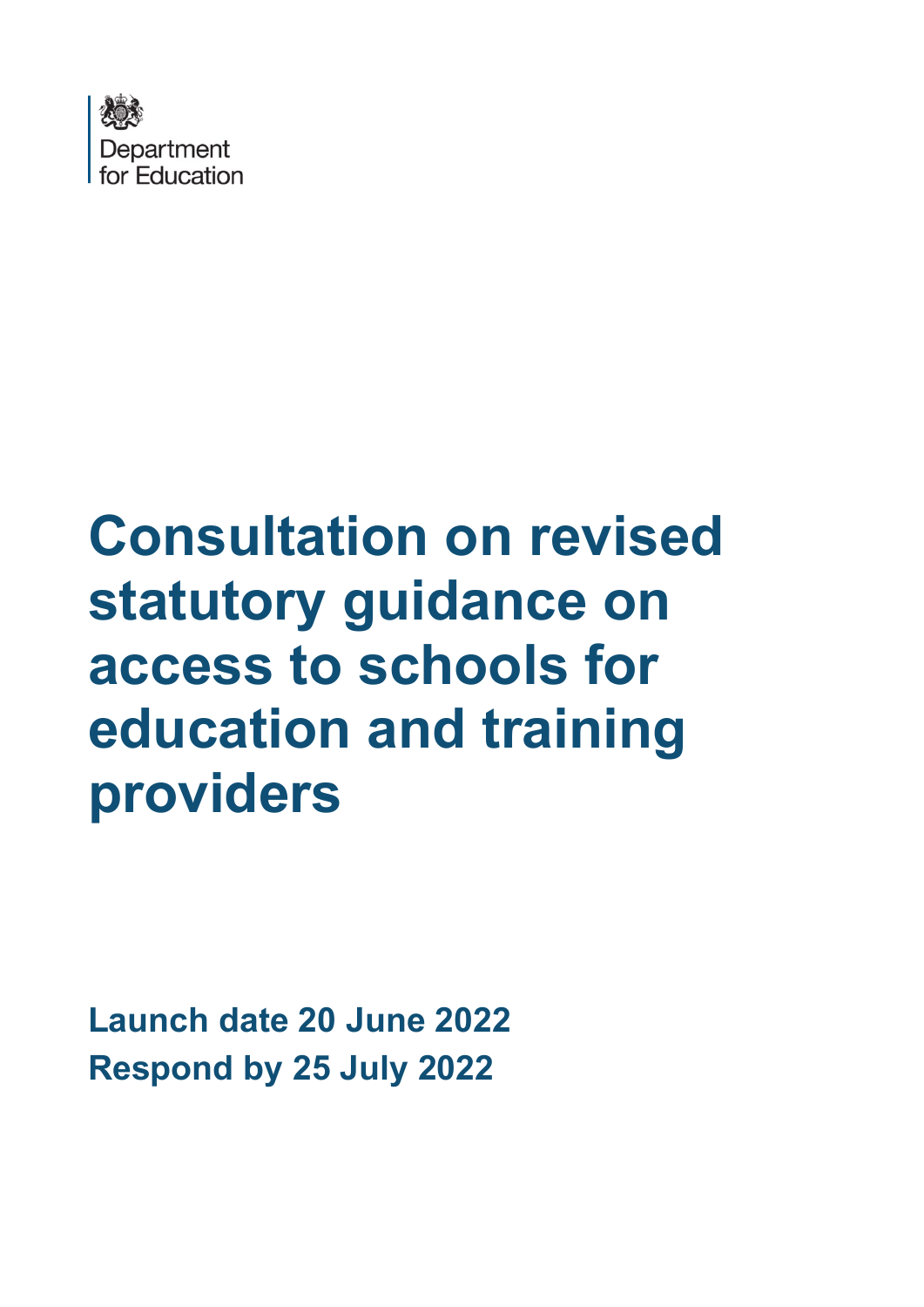# **Contents**

| Introduction                                                                  | 3              |
|-------------------------------------------------------------------------------|----------------|
| Who this is for                                                               | 3              |
| Issue date                                                                    | 3              |
| <b>Enquiries</b>                                                              | $\overline{4}$ |
| <b>Additional copies</b>                                                      | $\overline{4}$ |
| The response                                                                  | $\overline{4}$ |
| About this consultation                                                       | 5              |
| Respond online                                                                | $\overline{7}$ |
| Other ways to respond                                                         | 7              |
| <b>Deadline</b>                                                               | $\overline{7}$ |
| Changes to the access for education and training providers statutory guidance | 8              |
| Background                                                                    | 8              |
| Changes to the legislation                                                    | 8              |
| Changes to the statutory guidance                                             | 11             |
| <b>Timescales</b>                                                             | 12             |
| <b>Consultation questions</b>                                                 | 13             |
| Ease of use and understanding                                                 | 13             |
| Examples of good practice                                                     | 13             |
| Provider access statement                                                     | 14             |
| Support and compliance                                                        | 14             |
| Quality assurance                                                             | 15             |
| Equality impact assessment                                                    | 16             |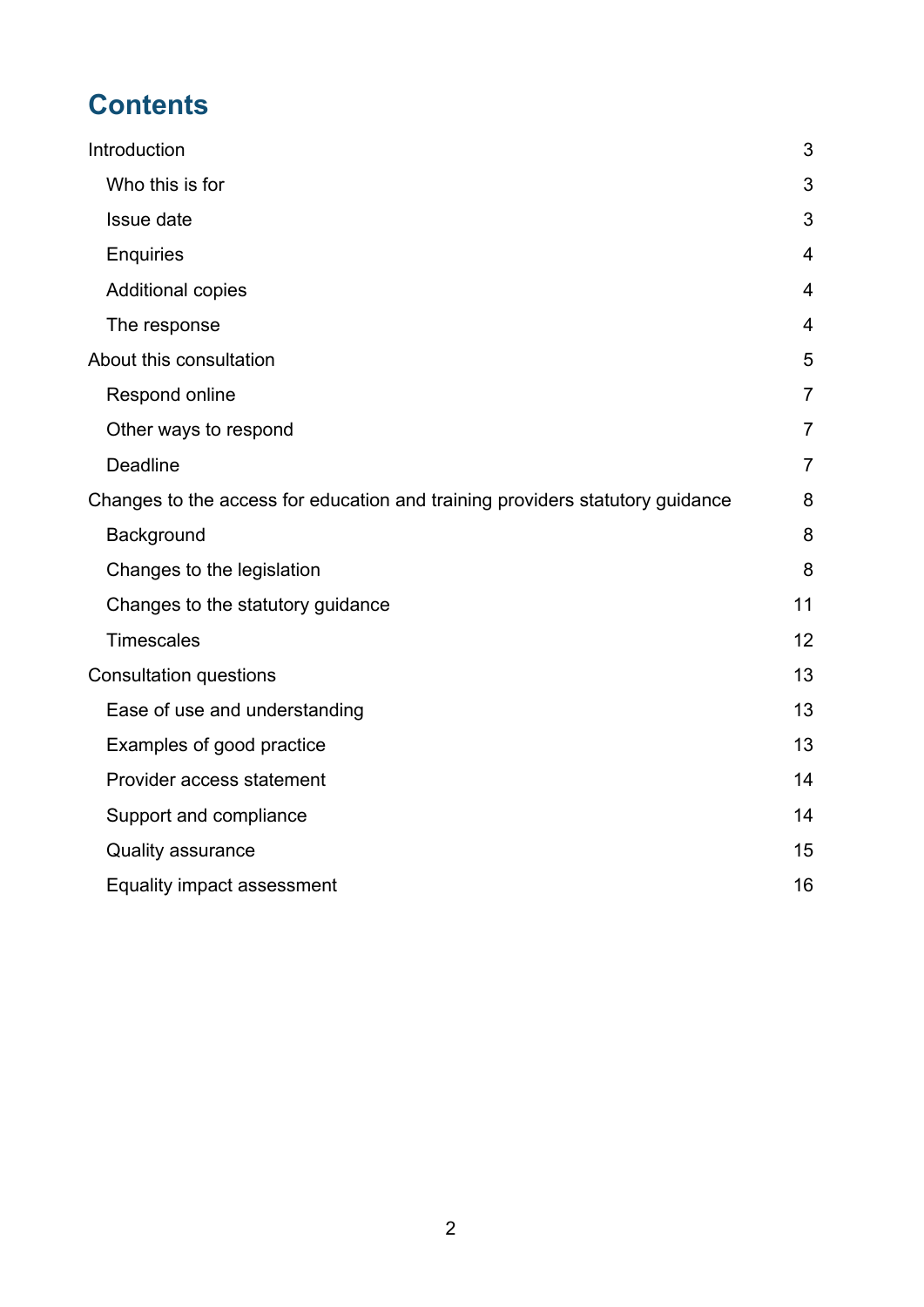# <span id="page-2-0"></span>**Introduction**

This consultation seeks views on the statutory guidance for schools on 'access for education and training providers', which forms part of the document 'statutory guidance on careers guidance and access for education and training providers'. The 'access for education and training providers' section relates to the duty on schools to ensure that there is an opportunity for a range of providers to access pupils to inform them about technical education and apprenticeships (Section 42B of the Education Act 1997). Schools must have regard to this statutory guidance when carrying out this legal duty (Section 45A of the Education Act 1997).

In the Skills for Jobs: lifelong learning for opportunity and growth white paper, the government committed to strengthen this provider access legislation and enforce it more effectively, making sure that all secondary schools open their doors to other education and training providers. The revised statutory guidance on access for education and training providers that we are consulting on, explains the changes made to the law, through the Skills and Post-16 Education Act 2022, and what schools must do to comply when the new law commences on 1 January 2023. The guidance provides advice to governors, headteachers, careers leaders and staff on developing and implementing a provider access policy which helps young people to learn about the range of technical education qualifications and apprenticeships that are available, supporting young people to make more informed choices.

For the purpose of this consultation, references to statutory guidance refer only to the 'access for education and training providers' section of the statutory guidance that we are proposing to amend. The 'careers guidance' section of the statutory guidance is unaffected by the changes made to the provider access legislation and is therefore out of scope and not included in the accompanying draft statutory guidance document.

#### <span id="page-2-1"></span>**Who this is for**

1. Governors, headteachers, senior leaders, system leaders, careers leaders and other staff in maintained schools, academies, alternative provision academies, community, foundation or voluntary schools, community or foundation special schools (other than one established in a hospital) and pupil referral units.

2. Governors, headteachers, senior leaders, careers leaders and other staff in education and training providers including further education colleges, independent training providers, apprenticeship providers, University Technical Colleges (UTCs), universities and studio schools.

- 3. Careers advisers and careers professionals.
- <span id="page-2-2"></span>4. Teaching unions.

#### **Issue date**

The consultation was issued on 20 June 2022 and can be completed **[online](https://consult.education.gov.uk/careers-unit/access-to-schools-for-education-and-training-provi)**.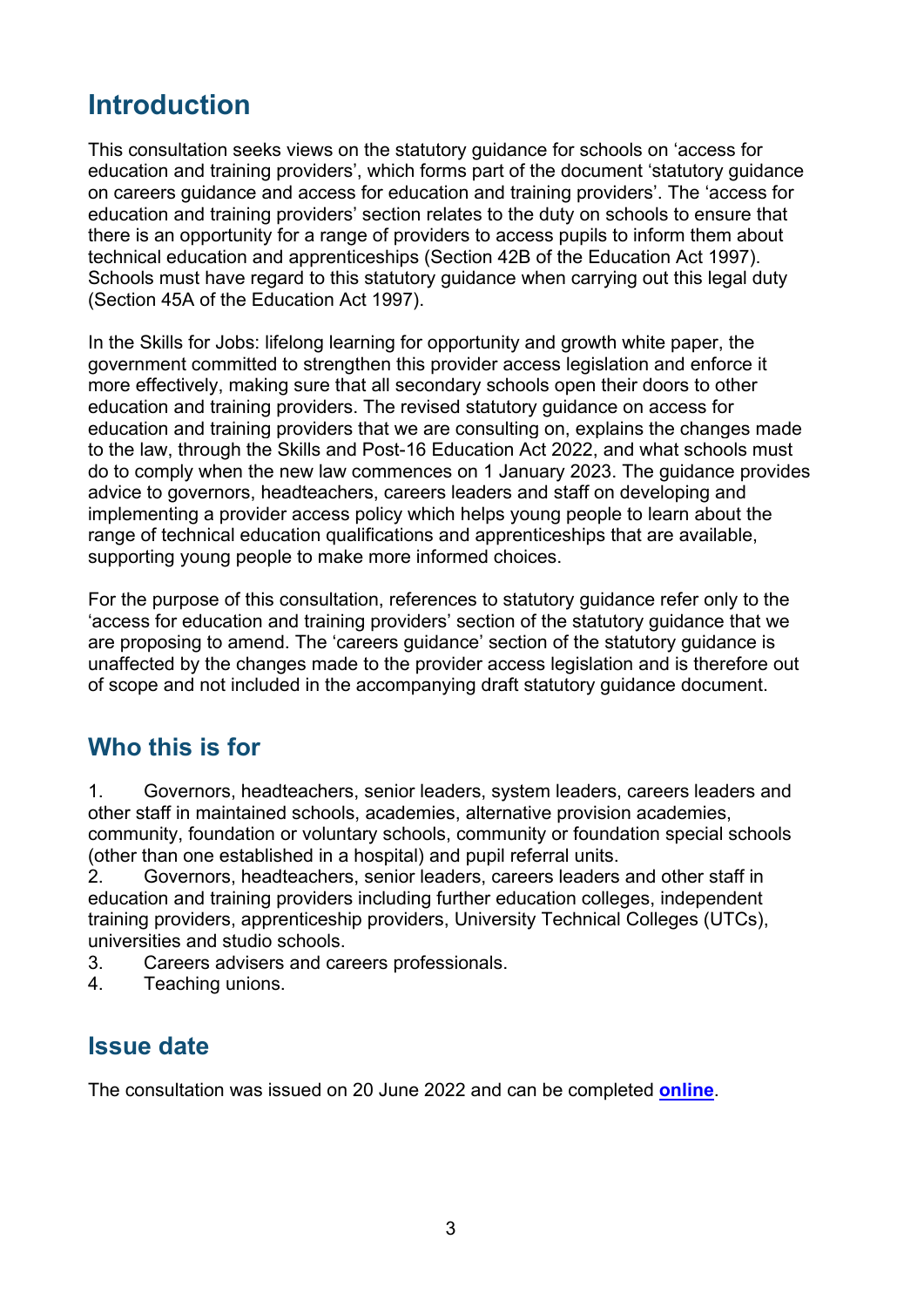## <span id="page-3-0"></span>**Enquiries**

If your enquiry is related to the policy content of the consultation you can contact the team by email:

provideraccesslegislation.CONSULTATION@education.gov.uk

If your enquiry is related to the DfE e-consultation website or the consultation process in general, you can contact the DfE Ministerial and Public Communications Division by email: Consultations. Coordinator@education.gov.uk or by telephone: 0370 000 2288 or via the [DfE Contact us page.](https://www.education.gov.uk/help/contactus)

## <span id="page-3-1"></span>**Additional copies**

Additional copies are available electronically and can be downloaded from [GOV.UK DfE](https://www.gov.uk/government/publications?keywords=&publication_filter_option=consultations&topics%5B%5D=all&departments%5B%5D=department-for-education&official_document_status=all&world_locations%5B%5D=all&from_date=&to_date=&commit=Refresh+results)  [consultations.](https://www.gov.uk/government/publications?keywords=&publication_filter_option=consultations&topics%5B%5D=all&departments%5B%5D=department-for-education&official_document_status=all&world_locations%5B%5D=all&from_date=&to_date=&commit=Refresh+results)

#### <span id="page-3-2"></span>**The response**

The results of the consultation and the Department's response will be [published on](https://www.gov.uk/government/publications?departments%5B%5D=department-for-education&publication_filter_option=consultations)  [GOV.UK](https://www.gov.uk/government/publications?departments%5B%5D=department-for-education&publication_filter_option=consultations) later in the year. The revised statutory guidance document will be published in the autumn term of the 2022/23 academic year, so that schools can prepare for the commencement of the new legislation on 1 January 2023.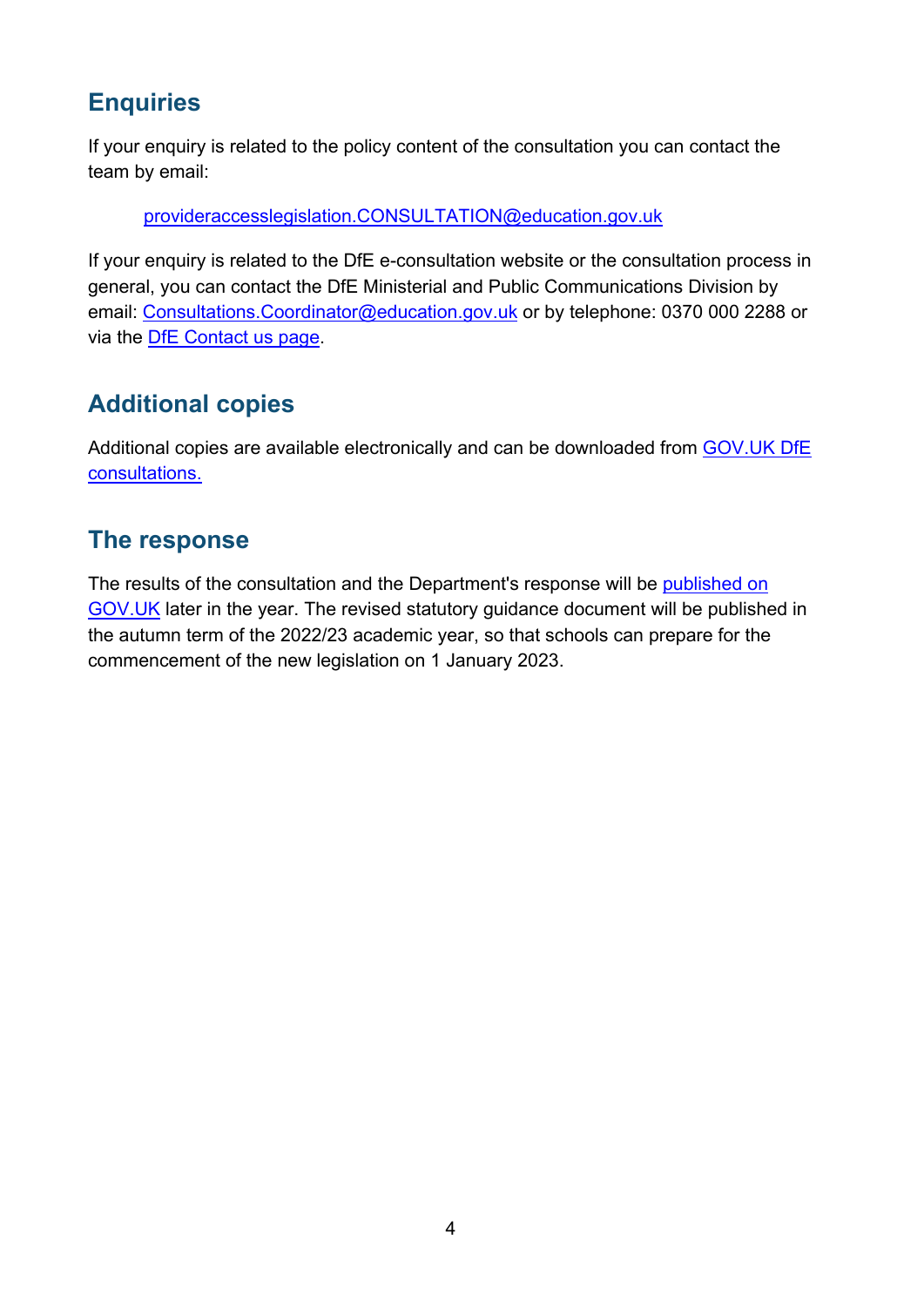# <span id="page-4-0"></span>**About this consultation**

This consultation seeks views on the updated section of the statutory guidance on access to pupils for education and training providers for the purposes of informing pupils about their technical education and apprenticeship options. Changes to Section 42B of the Education Act 1997 are reflected in the revised statutory guidance.

Section 42B(7) of the Education Act 1997 requires all maintained schools and academies to publish a policy statement setting out opportunities for providers of technical education and apprenticeships to visit schools to talk to all year 8-13 pupils, and to make sure the statement is followed. Through the Skills and Post-16 Education Act 2022, we have strengthened the legislation by introducing a minimum number of six provider encounters that every school must provide and, for the first time, introducing parameters around the duration and content of these encounters to help ensure they are of high quality.[1](#page-4-1)

In advance of the planned commencement of this legislation (s.14 of the Skills and Post-16 Education Act 2022 - the "provider access legislation") on 1 January 2023, we are proposing changes to the statutory guidance on access for education and training providers that help schools understand what they are required to do by law and what they are expected to do to ensure that all encounters with providers of technical education and apprenticeships are of sufficiently high quality. Changes to the document have been made based on the need to explain the changes to the law, to put in place support for schools to comply and to set out a range of interventions to support improvement and to address any persistent cases of non-compliance.

We are seeking your views on:

- The ease of use and understanding of the statutory guidance.
- Examples and case studies of delivery of high quality provider encounters to strengthen the final statutory guidance document and ensure it is based on existing professional practice.
- The usefulness of the example of a provider access statement.
- The effectiveness of a ladder of support and intervention as a means of ensuring that there is a transparent and consistent approach to helping all schools to meet the provider access legislation.
- Increasing the independence of quality assurance of careers quidance in schools and colleges. We are interested to consider whether there is a role for greater independent peer or expert review and whether this could further help schools

<span id="page-4-1"></span><sup>1</sup> Section 14 of the Skills and Post-16 Education Act 2022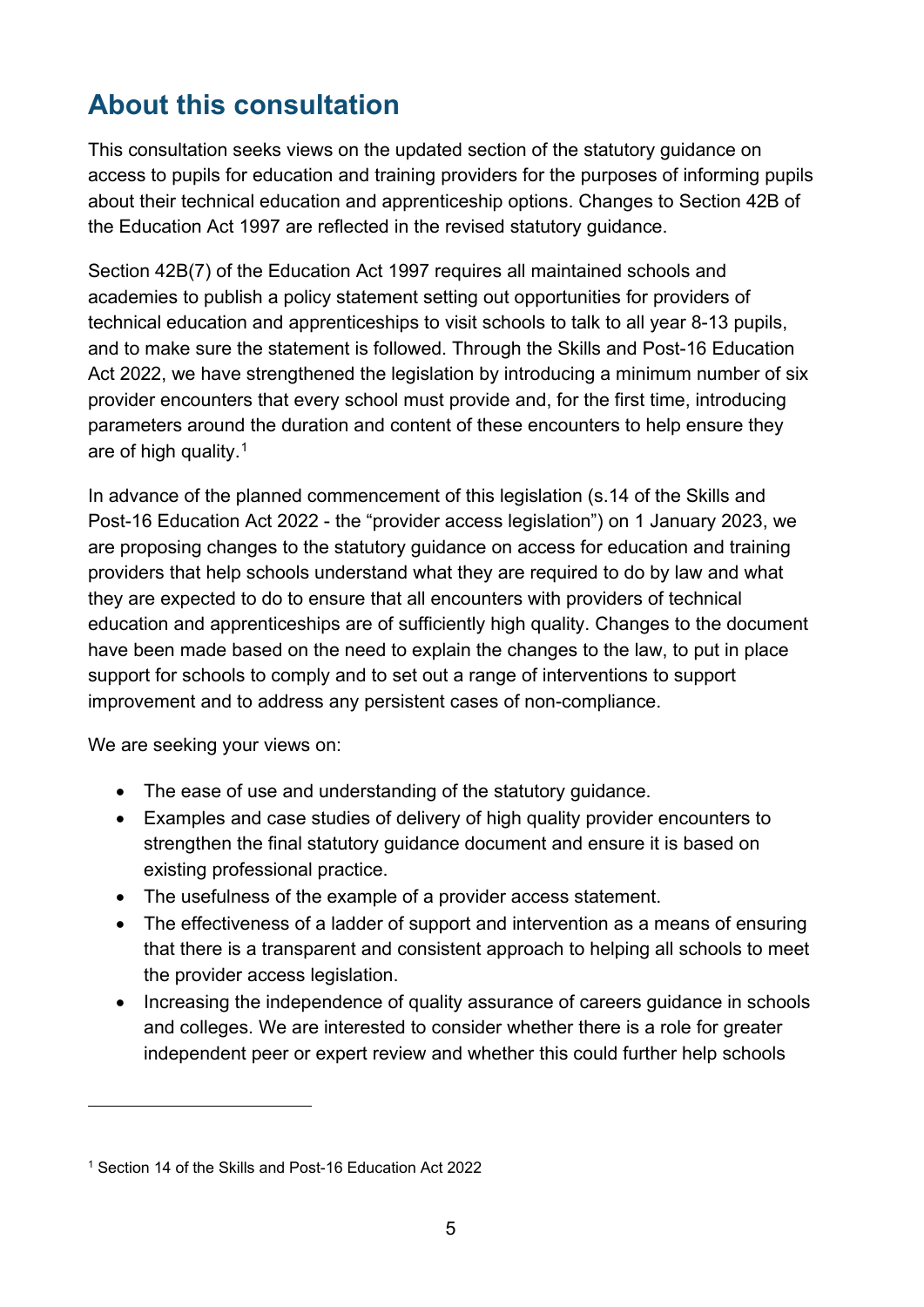and colleges to learn from good practice and further develop their careers programmes.

• The coverage of the equality impact assessment and whether all potential equality impacts have been explored.

For clarification, the provider access legislation relates to schools only, whereas the wider questions in the consultation about increasing the independence of quality assurance relates to schools and colleges.

The responses to the consultation questions will inform the final statutory guidance on access for education and training providers and the government's longer-term policy on the quality assurance of careers guidance for young people.

A draft version of the revised statutory guidance on access for education and training providers has been published alongside this consultation, and the two documents should be read in conjunction.

<span id="page-5-0"></span>We would like to hear your views on our proposals. By participating in this consultation, you will enable us to improve the statutory guidance and ensure that the legislative changes are implemented in a way that works for schools, providers and, most importantly, for young people. Clear and effective statutory guidance will support schools to work with providers to offer every young person an insight into the technical education opportunities open to them and support them to make well informed decisions at key transition points about the next step in their education or training.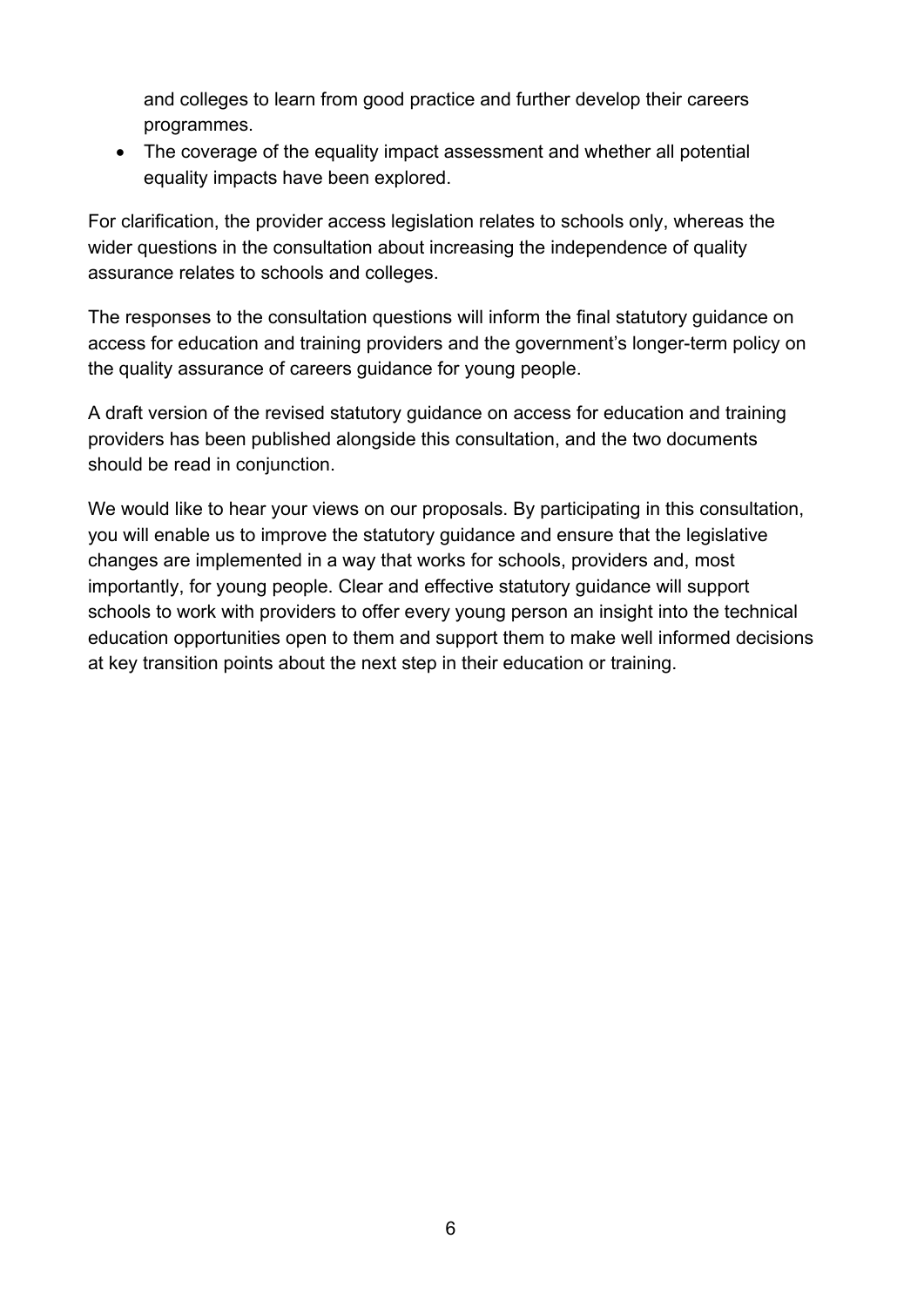## **Respond online**

<span id="page-6-0"></span>To help us analyse the responses please use the online system wherever possible. Visit [www.education.gov.uk/consultations](http://www.education.gov.uk/consultations) to submit your response.

#### **Other ways to respond**

If for exceptional reasons, you are unable to use the online system, for example because you use specialist accessibility software that is not compatible with the system, you may download a word document version of the form and email it or post it.

#### **By email**

provideraccesslegislation.CONSULTATION@education.gov.uk

#### **By post**

Provider Access Legislation Consultation Careers and Further Education (Ground floor) Department for Education Sanctuary Buildings Great Smith Street London SW1P 3BT

## <span id="page-6-1"></span>**Deadline**

The consultation closes on 25 July 2022.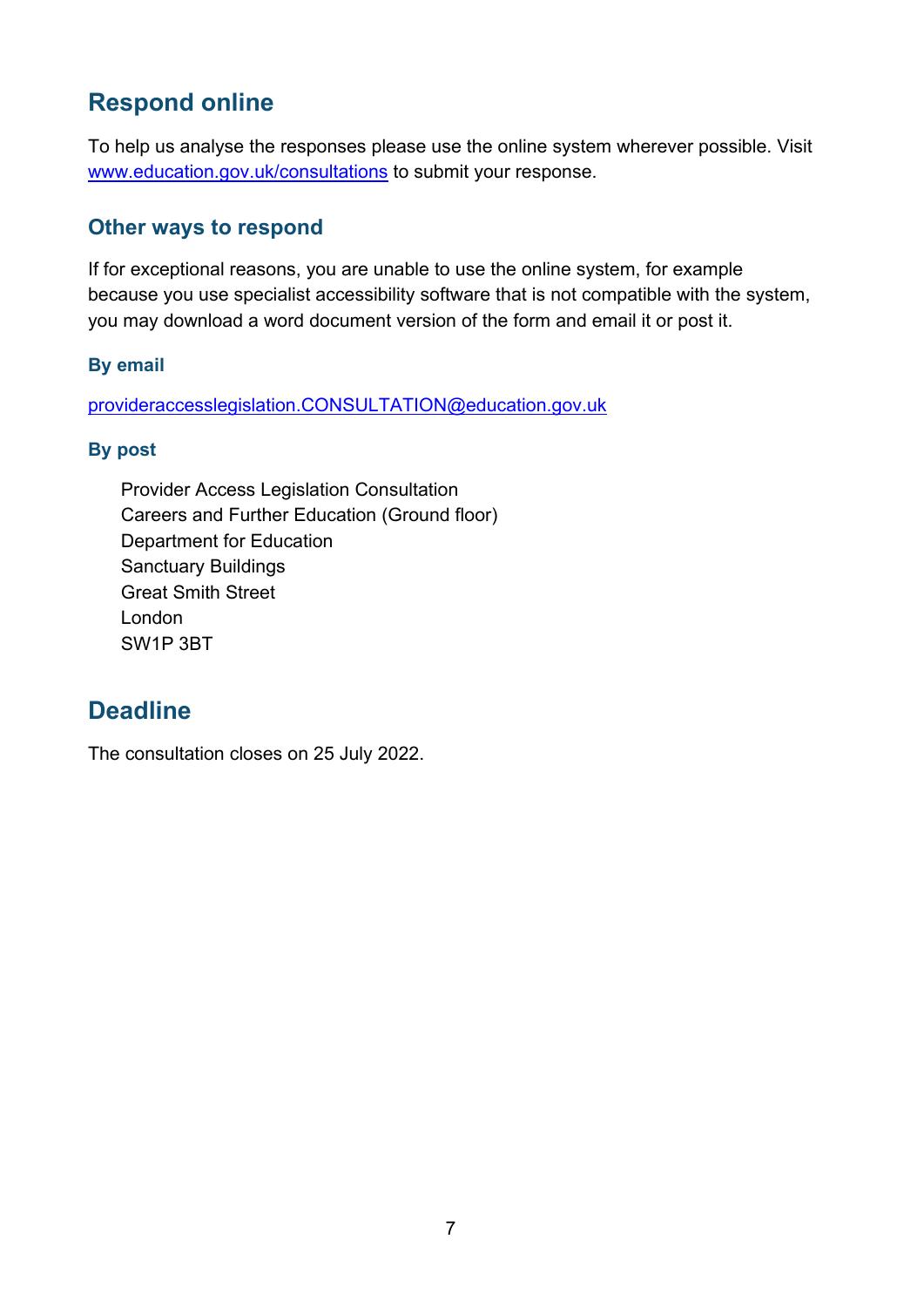# <span id="page-7-0"></span>**Changes to the access for education and training providers statutory guidance**

#### <span id="page-7-1"></span>**Background**

Education and skills are at the very heart of our plans to level up opportunity across the country and allow talent to flourish. Our ambition is to have an education system that rigorously prepares pupils to take their next step, whether that be continued study or moving into the workplace. Our skills reforms will give pupils the opportunity to choose between clearly defined academic and technical routes with high quality qualifications with a primary focus on entry to further education and skilled employment, respectively. This includes the continued rollout of T Levels, new flagship technical education programmes first introduced in 2020. From September 2023 around 400 colleges, schools and other providers will offer T Levels and they will be moving towards a mainstream technical education offer. Apprenticeships are more important than ever in helping businesses to recruit the right people and develop the skills they need and our reforms have made apprenticeships longer and better, with more off-the-job training and proper assessment at the end.

This clarity of purpose of different pathways will help pupils to make good choices and see more easily how their study will help them to progress. High-quality careers guidance is vital to help people navigate this new landscape. As of March 2021, 89% of schools and colleges had used the Gatsby Benchmarks of Good Career Guidance to develop their careers programmes, resulting in improvements in every dimension of careers support. [2](#page-7-3) Yet, at present, despite progress, we have an unequal system where A levels followed by university is often seen as the gold standard. Pupils and their parents need careers education, information, advice and guidance on the full range of pathways including the exciting, high-quality alternatives that technical options can offer. They need to understand the opportunities to train in fast-moving industries and key sectors that can help them to succeed. That is why we have strengthened legislation to increase the opportunities for young people to hear directly from providers of technical education and apprenticeships about options beyond school.

## <span id="page-7-2"></span>**Changes to the legislation**

Provider access legislation is designed to guarantee pupils access to education and training providers during the relevant phase of their education for the purpose of informing them about approved technical education qualifications or apprenticeships.

The Technical and Further Education Act 2017 inserts section 42B into the Education Act 1997 and came into force on 2 January 2018. This law requires the proprietor of all schools and academies to ensure that there are opportunities for providers of technical

<span id="page-7-3"></span><sup>2</sup> https://www.careersandenterprise.co.uk/media/zt0bgoa0/1488\_destinations\_report\_v4.pdf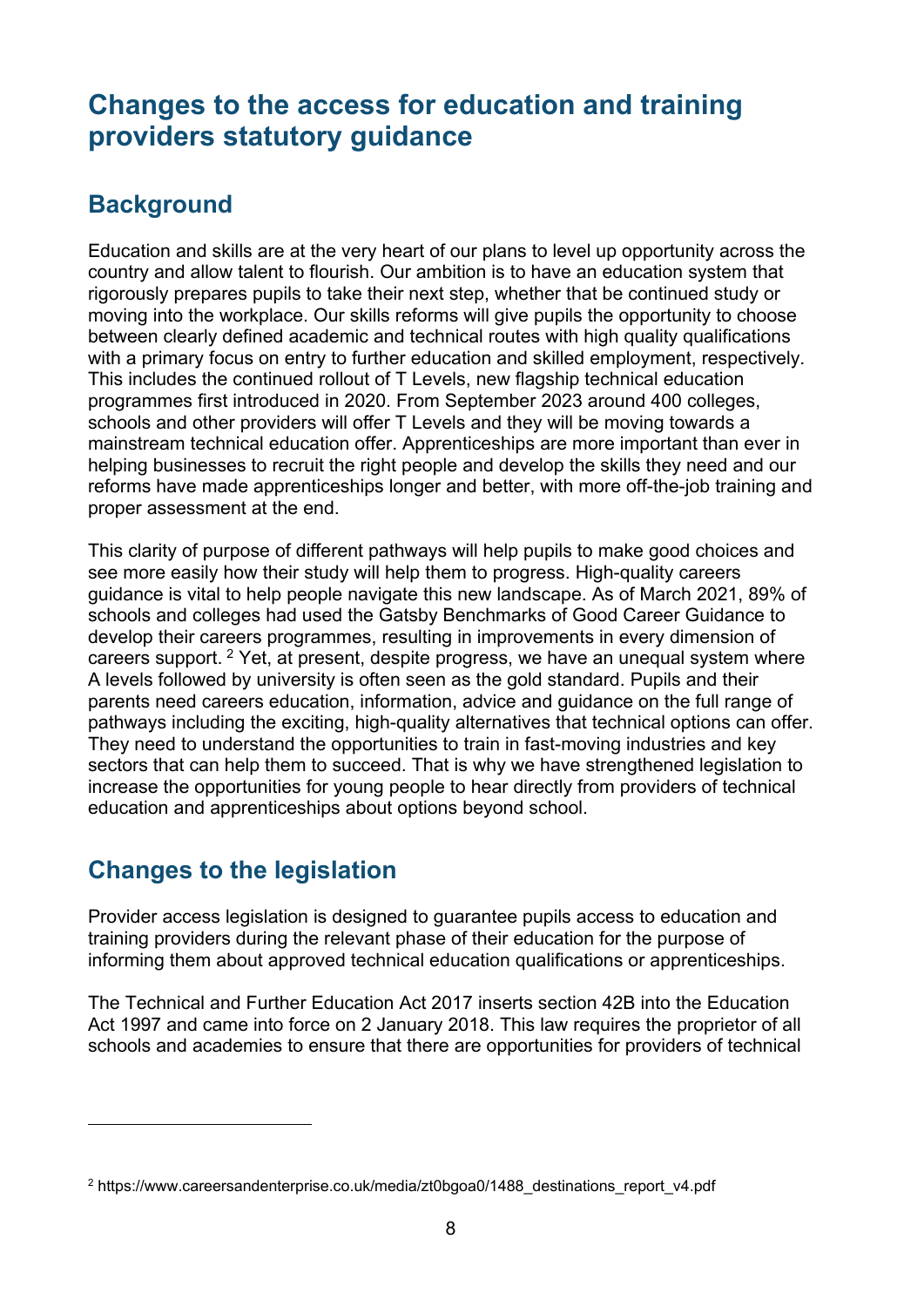education and apprenticeships to visit schools for the purpose of informing year 8-13 pupils about approved technical education qualifications and apprenticeships.

Schools must prepare a policy statement setting out the circumstances in which education and training providers will be given access to pupils, and to ensure that this is followed. The policy statement must be published and must include:

- 1. any procedural requirement in relation to requests for access;
- 2. grounds for granting and refusing requests for access;
- 3. details of premises or facilities to be provided to a person who is given access.

To help schools to fulfil their legal obligations, we have funded The Careers & Enterprise Company to roll out the careers infrastructure. This includes [Careers Leader](https://www.careersandenterprise.co.uk/careers-leaders/careers-leader-training/)  [training,](https://www.careersandenterprise.co.uk/careers-leaders/careers-leader-training/) to enable the development of progressive careers programmes in schools, and Careers Hubs, to support collaboration and sharing of good practice, such as the [Making it Meaningful: Benchmark 7 guide.](https://resources.careersandenterprise.co.uk/resources/making-it-meaningful-benchmark-7) Further government-funded resources, to help schools to deliver meaningful encounters with education and training providers for their pupils, include [Uni Connect,](https://www.officeforstudents.org.uk/advice-and-guidance/promoting-equal-opportunities/uni-connect/) the [Apprenticeships Support and Knowledge for](https://amazingapprenticeships.com/about-ask/)  [Schools and Colleges \(ASK\)](https://amazingapprenticeships.com/about-ask/) programme and a practical guide for schools, ['Encounters](https://www.careersandenterprise.co.uk/sites/default/files/uploaded/1445_bm7_final.pdf)  [with further and higher education: Practical ideas for achieving Gatsby](https://www.careersandenterprise.co.uk/sites/default/files/uploaded/1445_bm7_final.pdf) Benchmark 7**'**.

Department for Education research showed that by the end of the last academic year, year 9 and 10 pupils had almost as strong awareness of apprenticeships as A Levels. This builds on longitudinal research that shows an increase in young people being told about an apprenticeship (43% to 64% from 2009 to 2018). Young people also reported improvements in the timing, amount and suitability of careers support they received<sup>3</sup>. Mid-year Functional Skills qualifications (FSQ) data from 15,000 pupils shows apprenticeships awareness increases with age, rising to 70% for year 10 and 11 (only slightly lower than A-levels). Additionally, 86% of respondents to the Youth Voice Census 2021 reported that apprenticeships had been discussed with them in school. This work is important because where the provision of apprenticeship information is high, evidence<sup>[4](#page-8-1)</sup> suggests take-up rises by  $16\%$ .

Although progress has been made and there are many examples of schools providing opportunities for pupils to meet alternative providers in line with legal requirements, evidence shows that there is still more to do to ensure all pupils hear about the benefits of technical education qualifications and apprenticeships.

1. In 2019, 38% of pupils in year 8 reported that their school had provided them with the opportunity to learn about vocational or technical options from FE colleges.

3

<span id="page-8-0"></span>[https://assets.publishing.service.gov.uk/government/uploads/system/uploads/attachment\\_data/file/10274](https://assets.publishing.service.gov.uk/government/uploads/system/uploads/attachment_data/file/1027406/Young_people_s_experiences_of_careers_information__advice_and_guidance.pdf) 06/Young\_people\_s\_experiences\_of\_careers\_information\_advice\_and\_guidance.pdf

<span id="page-8-1"></span><sup>4</sup> [https://www.careersandenterprise.co.uk/media/zt0bgoa0/1488\\_destinations\\_report\\_v4.pdf](https://www.careersandenterprise.co.uk/media/zt0bgoa0/1488_destinations_report_v4.pdf)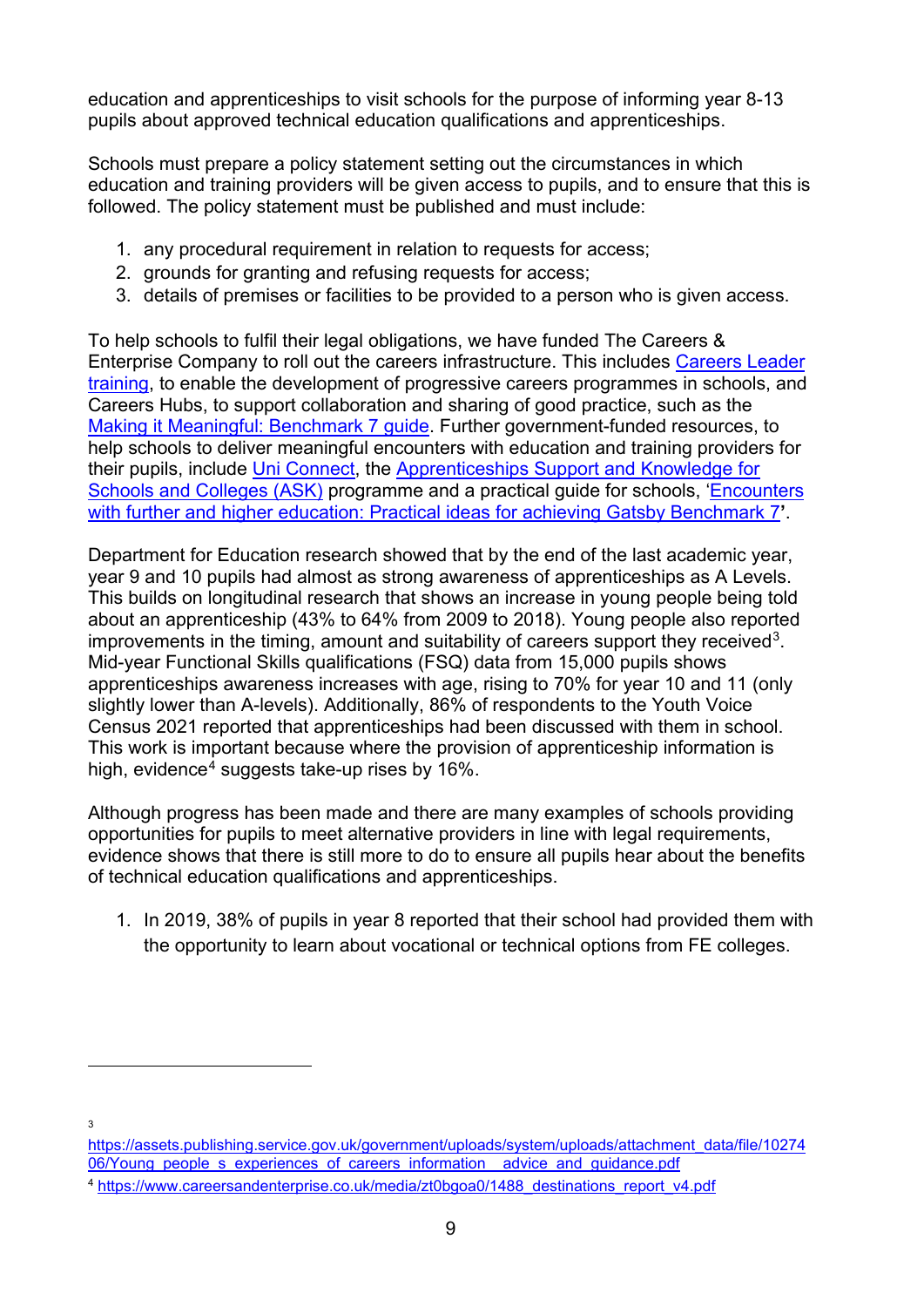For apprenticeship providers the figure was 32%, for University Technical Colleges (UTC) 25% and for Studio Schools it was 5%. [5](#page-9-0)

- 2. The March 2021 UCAS report 'Where next?' highlighted that almost one in three young people said they did not receive any information about apprenticeships from their school.
- 3. The May 2021 UCAS report 'Where next? Improving the journey to becoming an apprentice' highlighted that over half of pupils looking to apply in 2022 told UCAS they are interested in apprenticeships, but many find it hard to get the information they need about them, and only 8% of people associated apprenticeships with leading to a good job. $6$
- 4. Uptake of apprenticeship pathways is about 16% higher in the 39% of schools who provide information on apprenticeships to all pupils compared to the 6% of schools who provide the information to just a few pupils.<sup>[7](#page-9-2)</sup>

More needs to be done to correct the imbalance between the amount of information on academic and technical pathways that young people receive. To address this, we have taken steps to strengthen the provider access legislation through the Skills and Post-16 Education Act 2022, which received Royal Assent on 28 April 2022.

There will be a new minimum legal requirement for all maintained schools and academies to **provide at least six encounters** with a provider of approved technical education qualifications or apprenticeships.

The first **four** encounters are mandatory for all registered pupils to attend: two in school years 8 or 9 and two in school years 10 or 11 (held between 1 September and 28 February if for pupils in year 9 or year 11).

Schools will also be required to put on **two** encounters for pupils in school years 12 or 13 (held between 1 September and 28 February if for pupils in year 13) that are mandatory for the school to put on but optional for pupils to attend. This works out to be an average of one per year over the course of school years 8-13, to which the duty applies.

Schools and providers should work together and schools must ask each provider to provide information to pupils that, as a minimum, includes:

1. information about the provider and the approved technical education qualifications or apprenticeships that the provider offers,

<span id="page-9-0"></span><sup>5</sup> DfE (2019) Pupil & their Parents/Carers Wave 5:

[https://assets.publishing.service.gov.uk/government/uploads/system/uploads/attachment\\_data/file/78604](https://assets.publishing.service.gov.uk/government/uploads/system/uploads/attachment_data/file/786040/survey_of_pupils_and_their_parents_or_carers-wave_5.pdf) 0/survey of pupils and their parents or carers-wave 5.pdf

<span id="page-9-1"></span><sup>6</sup> UCAS (May 2021) Where next? Improving the journey to becoming an apprentice

<span id="page-9-2"></span> $7$  CEC (June 2021) The benefits of Gatsby Benchmark achievement for post-16 destinations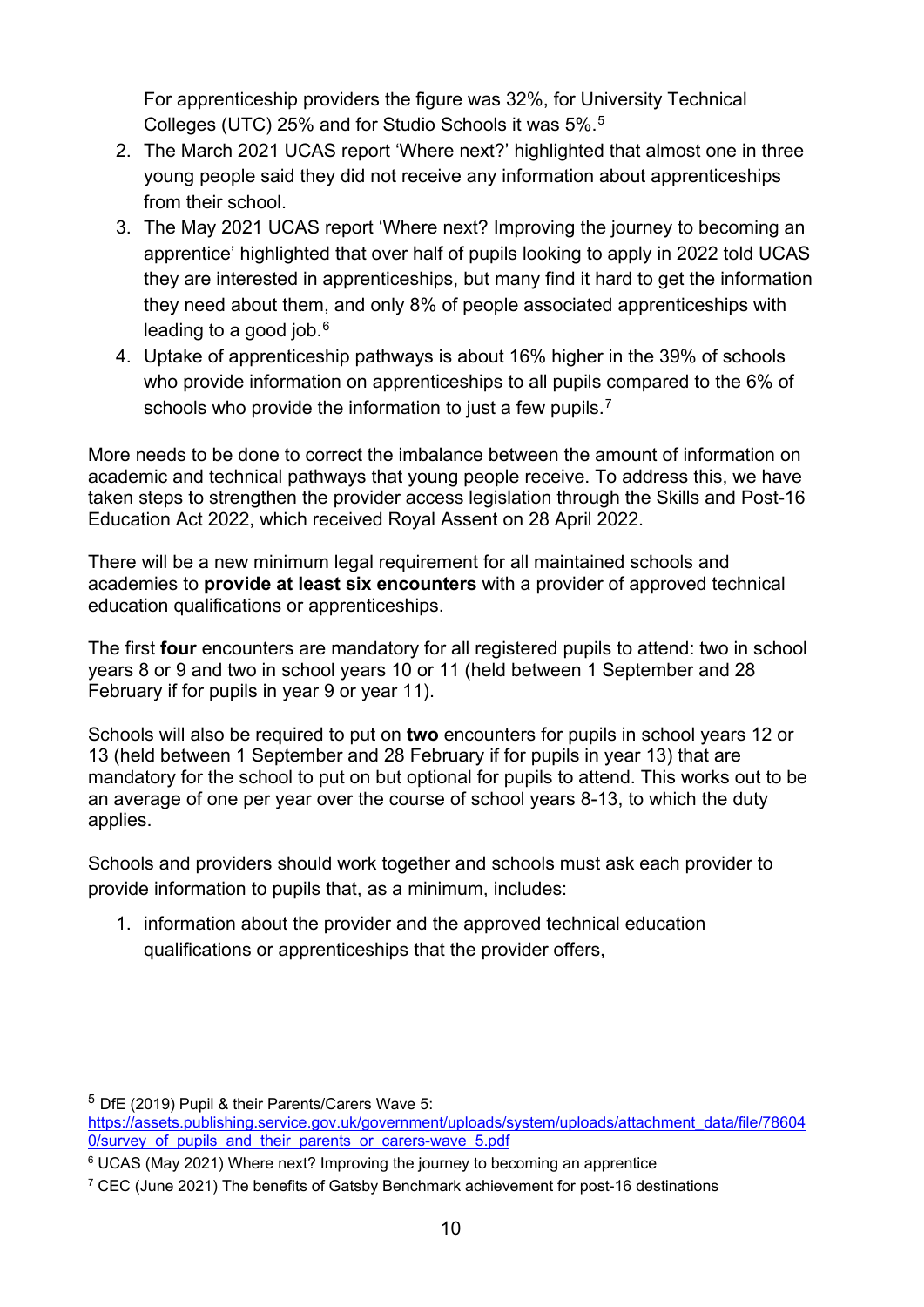- 2. information about the careers to which those technical education qualifications or apprenticeships might lead,
- 3. a description of what learning or training with the provider is like,
- 4. responses to questions from the pupils about the provider or approved technical education qualifications and apprenticeships.

Providers and schools should also consider how this information can be reinforced outside of the encounter itself and, for example, how the encounter can be supplemented with follow up resources that are specifically tailored to parents and carers.

The school is required to give access to providers for a reasonable period of time during the standard school day. Schools must set out in their policy statement the times at which access is to be given and must explain how they will meet the new legal requirement to put on six provider encounters.

#### <span id="page-10-0"></span>**Changes to the statutory guidance**

For the purpose of this consultation, we are seeking views on the revised statutory guidance on access for education and training providers which explains the changes to the law and sets out what schools must do to comply. The guidance has been rewritten to support schools more effectively to work with providers to offer high quality provider encounters to all year 8-13 pupils. The revised guidance has been organised into four sections.

#### **Information on skills and technical education reforms for all staff**

This section describes the government's skills reforms and the range of high-quality technical options that are available to pupils.

#### **Provider access legislation**

This section explains the department's rationale for strengthening the provider access legislation, the changes to the legislation through the Skills and Post-16 Education Act 2022 and what schools are required to do as a result.

#### **Approaches to delivering encounters with providers of technical education and apprenticeships**

This section summarises the range of providers of approved technical education qualifications and apprenticeships that schools may invite to meet pupils, in order to comply with the legislation. There are links to further information about each type of provider, including lists of providers. There is advice on the timing and content of provider encounters. The guidance sets out what the school must do to ensure their provider access statement is reviewed and updated to comply with the legal changes, and includes an updated example of a school policy statement for provider access. There is an explanation of how the provider access duty fits with the Gatsby Benchmarks and the wider school careers programme.

#### **Ensuring provider encounters are meaningful and high quality**

This section focuses on the quality of provider encounters, offering advice on how schools can prepare for each encounter, consider the needs of pupils with special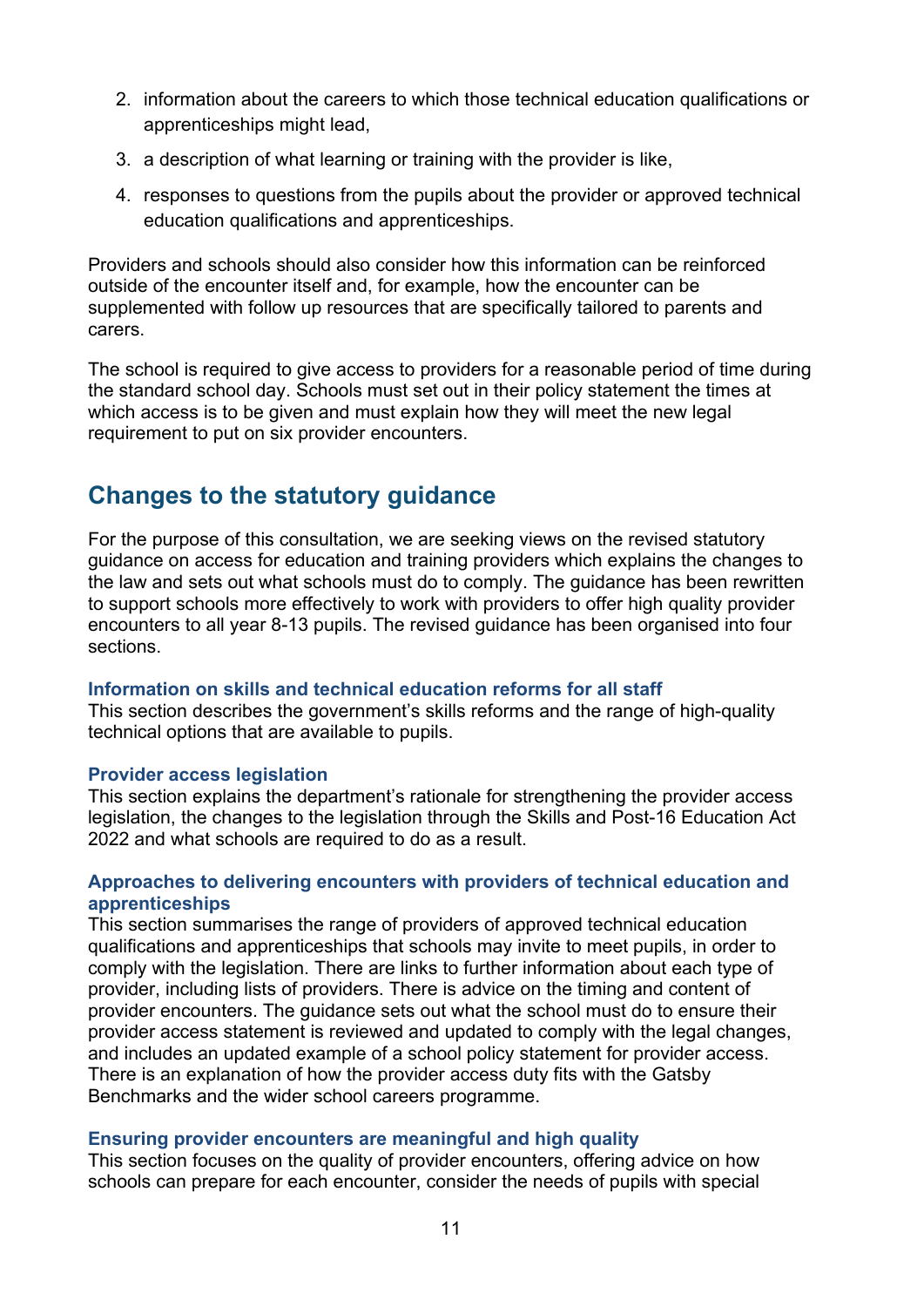education needs or disabilities and involve parents and carers. There is consideration of the role of online provider encounters. There is guidance on how we will monitor and enforce compliance with the provider access duty, including a ladder of support and intervention. There are links to further useful resources and examples of good practice.

#### <span id="page-11-0"></span>**Timescales**

We will publish the revised statutory guidance in autumn 2022 with a commencement date of 1 January 2023. Schools should begin to prepare for the changes but should continue to follow the current guidance, [Careers guidance and access for education and](https://www.gov.uk/government/publications/careers-guidance-provision-for-young-people-in-schools)  [training providers,](https://www.gov.uk/government/publications/careers-guidance-provision-for-young-people-in-schools) until the revised changes commence in January 2023.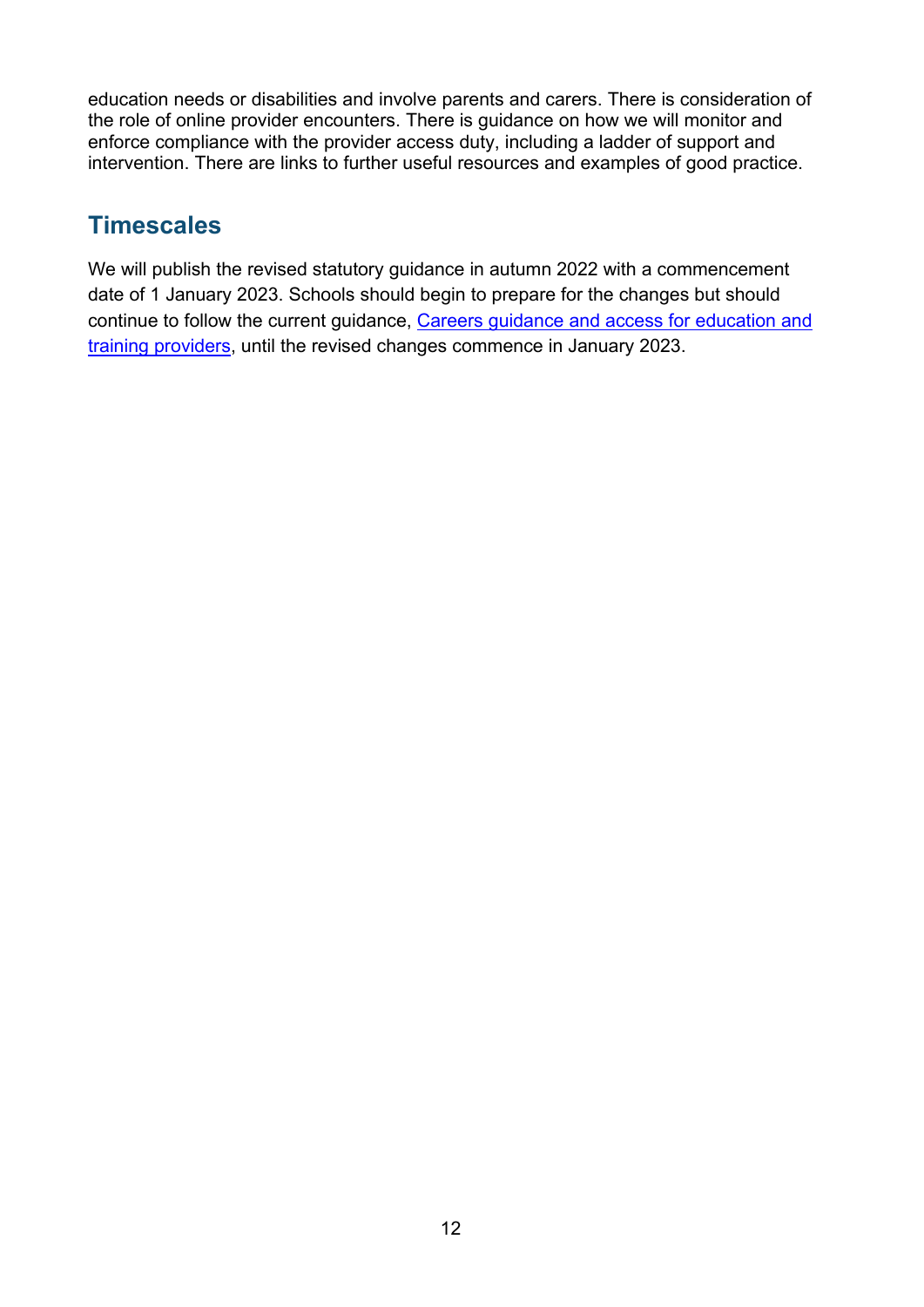# <span id="page-12-0"></span>**Consultation questions**

- **What is your name?**
- **Would you like us to keep your responses confidential?** Yes/ No
- **What is your email address?** If you enter your email address, then you will automatically receive an

acknowledgement email when you submit your response.

- **What is the name of your organisation? (if applicable)**  Maintained school 11-18, Maintained school 11-16, Academy 11-18, Academy 11-16, Independent Training Provider, Sixth Form College, FE College, University Technical College, Studio School, University, Community/Foundation Special School, Pupil referral unit, other (Please specify)
- **In what capacity are you responding to this consultation? Please select one option from the list below.**

Governor, Head teacher, Careers Leaders, other staff in a maintained school, academy, alternative provision academy, community, foundation or voluntary school, community or foundation special school (other than one established in a hospital), pupil referral unit, education and training provider including further education college, independent training provider, apprenticeship provider, University Technical College (UTCs), university or studio school? Careers adviser or teaching union. Other.

If you answered "Other" please specify in what capacity, you are responding to this consultation.

#### <span id="page-12-1"></span>**Ease of use and understanding**

To support schools in meeting their updated statutory duty we have sought to make the statutory guidance user-friendly and easy to understand. We have tried to be concise, use plain language and provide clear explanations of what is required of schools.

- **Do you agree that the revised statutory guidance is clear and easy to understand?** Yes / No / No opinion
- **Are there any areas of the revised guidance you believe could be further improved?** Yes / No / No opinion. If yes, please provide further feedback.

## <span id="page-12-2"></span>**Examples of good practice**

This question relates to the examples of good practice on page 19. We have included these examples of how the statutory duty applies in practice to support schools in understanding the new legal requirements. Our intention is to strengthen this section with real-life examples provided through the responses to this consultation. We are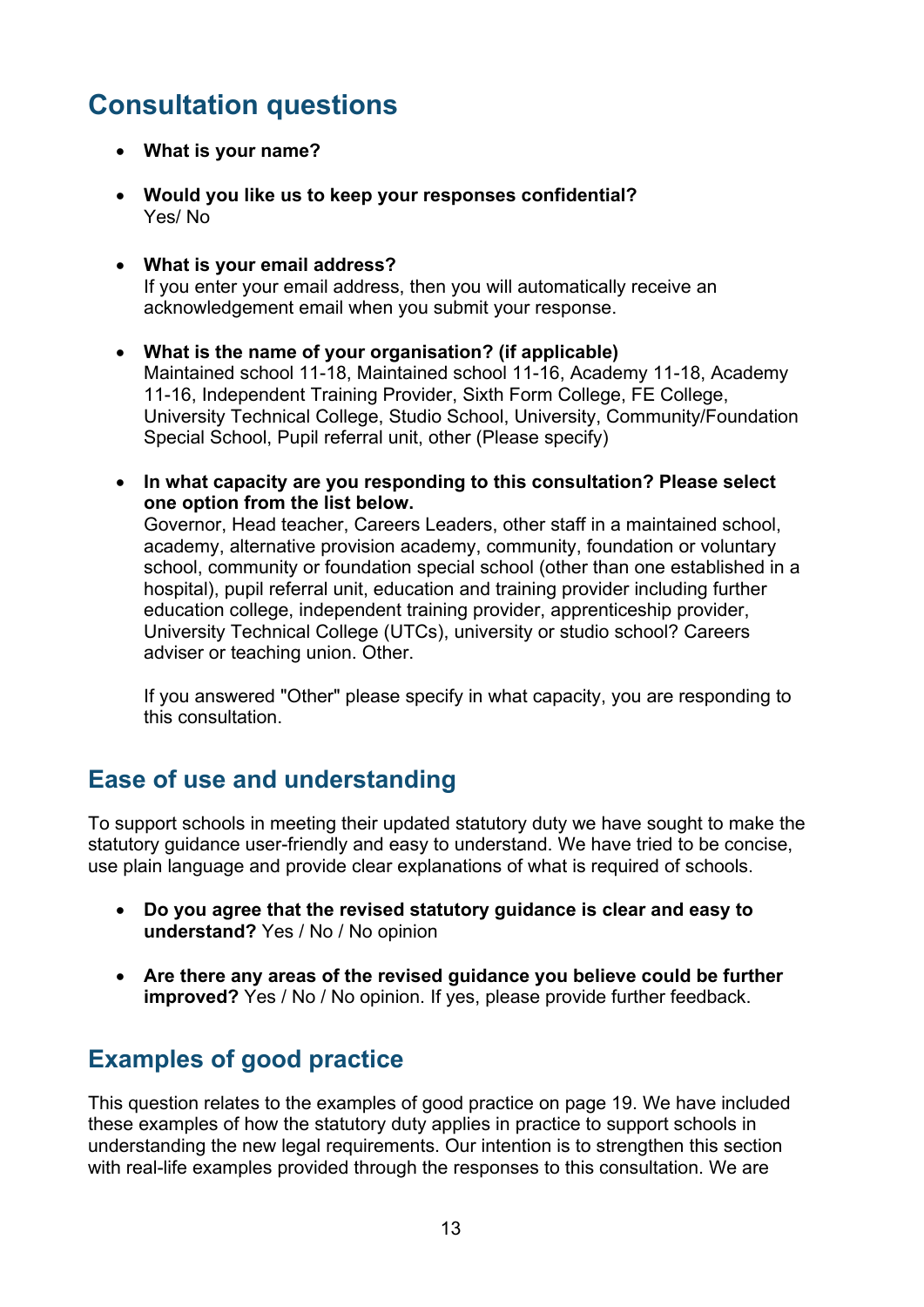particularly interested in examples of schools and providers working across a local area to put on specific provider events/days.

- **Do you think the examples will help schools meet their statutory duties and deliver meaningful provider encounters?** Yes / No / No opinion – Please explain your answer
- **Please provide additional comments on any of the examples, ensuring you refer to the example to which your comment relates.**
- **Are there any other areas in which you believe an example may be useful?**  Yes / No / No opinion. If yes, please provide further information.
- **Can you provide any examples of good practice in provider access? If so, please include them below.**

#### <span id="page-13-0"></span>**Provider access statement**

This question relates to pages 13-15 and the annex in the draft guidance.

We have included a new example of a provider access statement that schools must publish and follow, in order to comply with their statutory duty.

- **Do you agree that the example in the annex will help schools to develop their own provider access statement?** Yes / No / No opinion
- **Do you have any views on whether and how this can be strengthened further?** Yes / No / No opinion. If yes, please explain.

## <span id="page-13-1"></span>**Support and compliance**

This question relates to pages 17-19 in the draft guidance.

We are proposing a ladder of support and intervention to set out the range of support that we will make available to help all schools to comply with their statutory duty. The first step on the ladder introduces targeted support and guidance and it is expected that the vast majority of schools will be able to comply with the requirements set out in the legislation after benefitting from this additional support. It also outlines the steps we will take in the event of concerns about persistent non-compliance, which include introducing an expert review of the school's careers provision with a focus on provider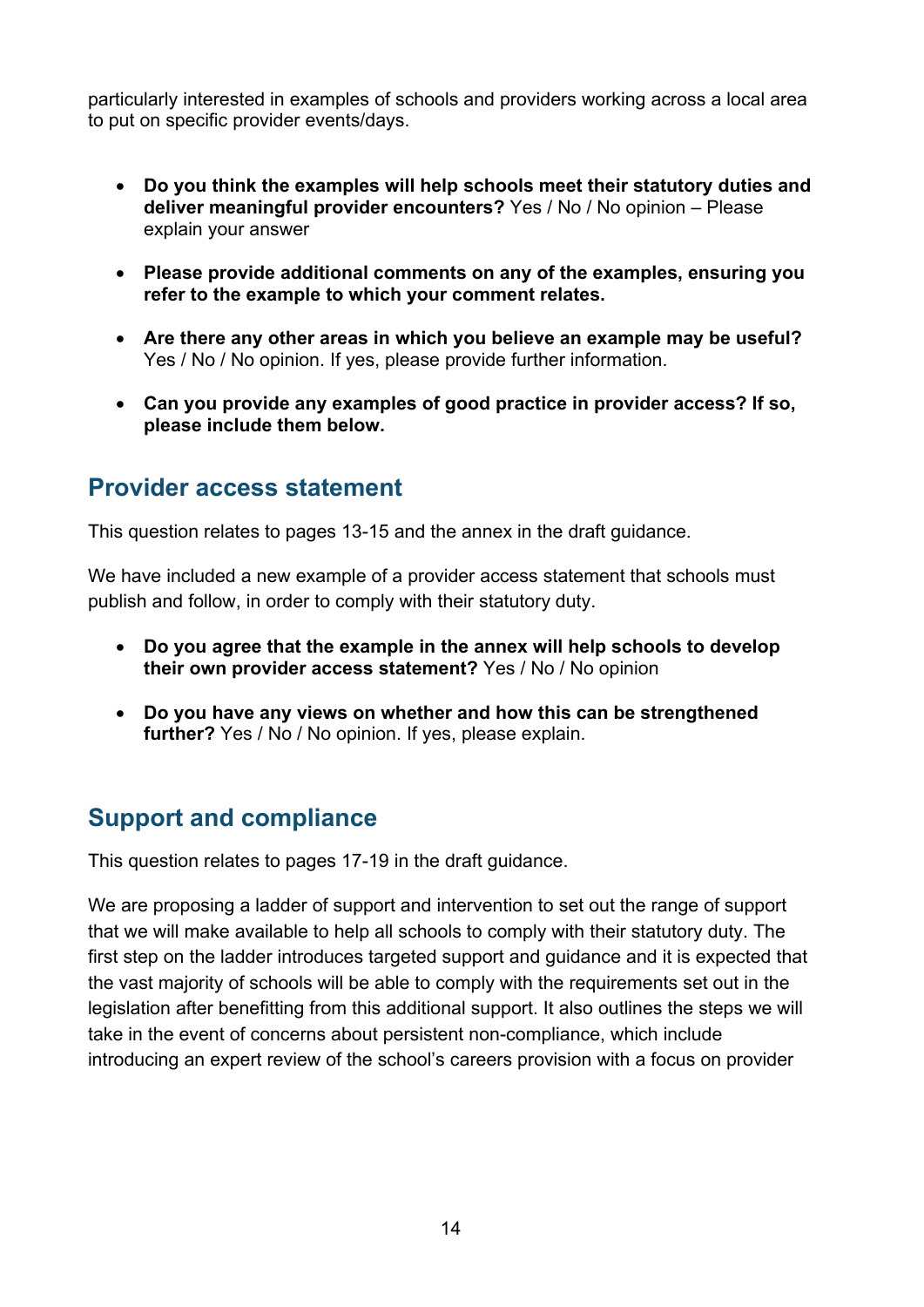access, a letter from a DfE Minister or an official, Careers Leader training and the use of the Secretary of State's intervention powers.<sup>[8](#page-14-1)</sup>

• **Do you agree that this is an effective way to set out the support and intervention that we will put in place for schools?** Yes / No / No opinion

<span id="page-14-0"></span>**[add free text/chance for commentary]**

#### **Quality assurance**

This question relates to the government's longer-term plans to increase the independence of quality assurance of careers guidance in schools and colleges.

The delivery of provider encounters for pupils, under the terms of the provider access legislation, is one element of a broader careers programme that we expect schools and colleges to develop in line with the Gatsby Benchmarks of Good Career Guidance. Currently schools and colleges largely self-report their progress against the Gatsby Benchmarks and any expert reviews are the responsibility of the school or college, together with their support network such as a Careers Hub, to provide. We are interested to consider whether there is a role for greater independent peer or expert review and whether this could further help schools and colleges to learn from good practice and further develop their careers programmes.

- **We are keen to hear about any examples of peer and expert review that schools or other education and training providers employ to quality assure i) careers programmes and/or ii) delivery of other key statutory duties or programmes for young people and the impact this has had.**
- **In your experience, is the use of peer and expert review an effective way to improve quality?** Yes / No / No opinion
- **Do you have a suggestion as to who might be best placed to undertake expert reviews?** Yes/ No/ No opinion. Please explain

You are not required to provide additional information if you do not have any further comments.

<span id="page-14-1"></span><sup>8</sup> Secretary of State's intervention powers, under Section 496 and 497 of the Education Act 1996, to require appropriate remedial action to be taken.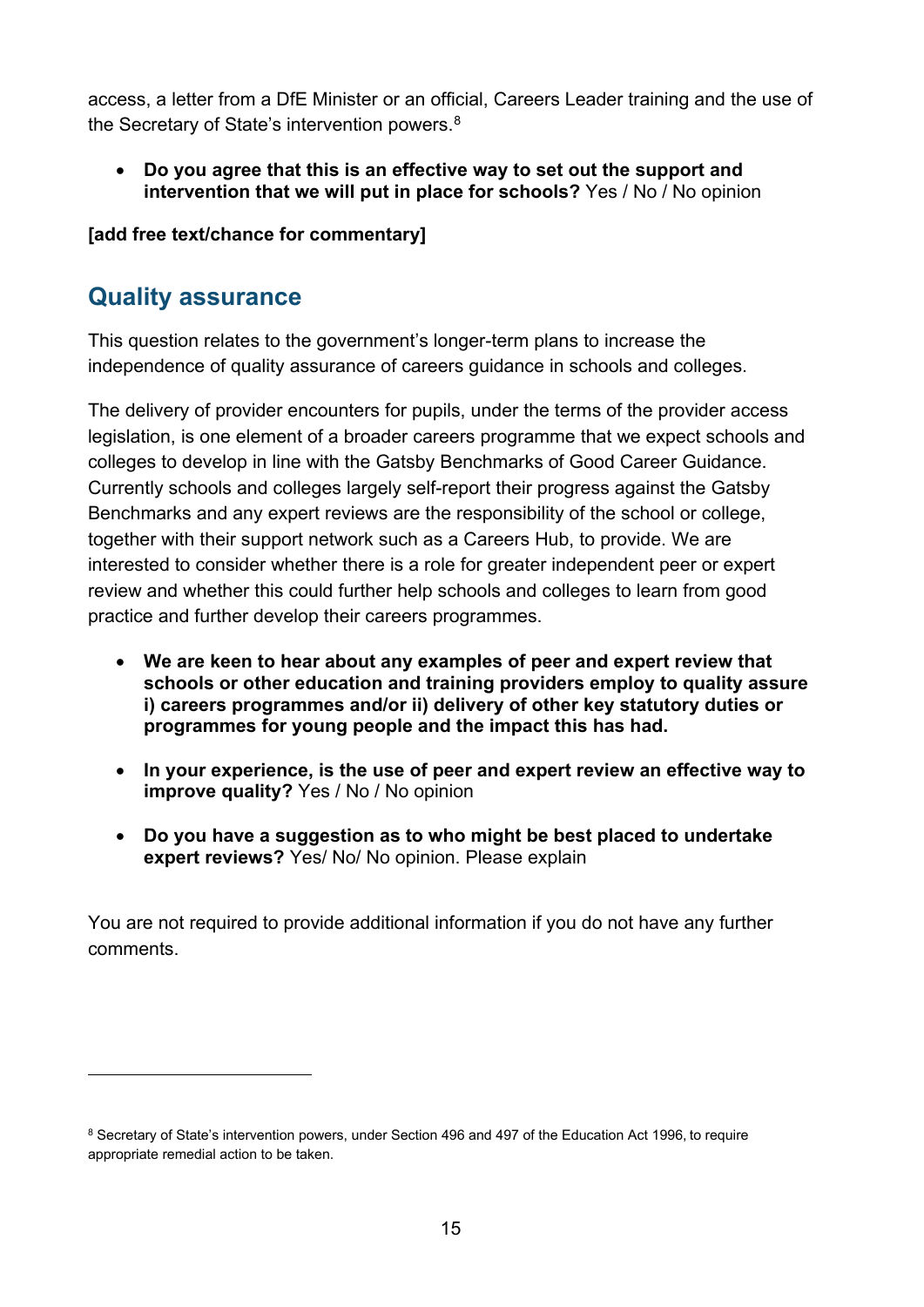## <span id="page-15-0"></span>**Equality impact assessment**

As the Department for Education is a public body, we must comply with the public sector equality duty in section 149(1) of the Equality Act 2010.

In developing these proposals, we have considered the likely impact on persons who share particular protected characteristics.

The Public Sector Equality Duty requires public authorities to have due regard to the need to:

- eliminate discrimination, harassment and victimisation;
- advance equality of opportunity between persons who share a relevant protected characteristic and persons who do not share it;
- foster good relations between persons who share a relevant protected characteristic and persons who do not share it

The protected characteristics are:

- Age
- Disability
- Gender reassignment
- Marriage and civil partnership
- Pregnancy and maternity
- Race
- Religion or belief
- Sex
- Sexual Orientation

We believe that the proposed changes to the guidance will have a positive impact on all pupils with one or more protected characteristics by ensuring that education and training providers of technical education and apprenticeships have access to pupils. This means that all pupils in year 8 to 13 have the opportunity to learn about the range of technical education qualifications and apprenticeships that are available, supporting young people to make more informed choices.

We do not believe the proposed changes will have a negative impact on any pupils with one or more of the relevant protected characteristics outlined in the Equality Act.

• **Do you have any comments about the potential impact, both positive and negative, of our proposals on individuals on the basis of their protected characteristics? Where you have identified potential negative impacts, can you propose ways to mitigate these?** Yes/ No/ No Opinion. Please explain